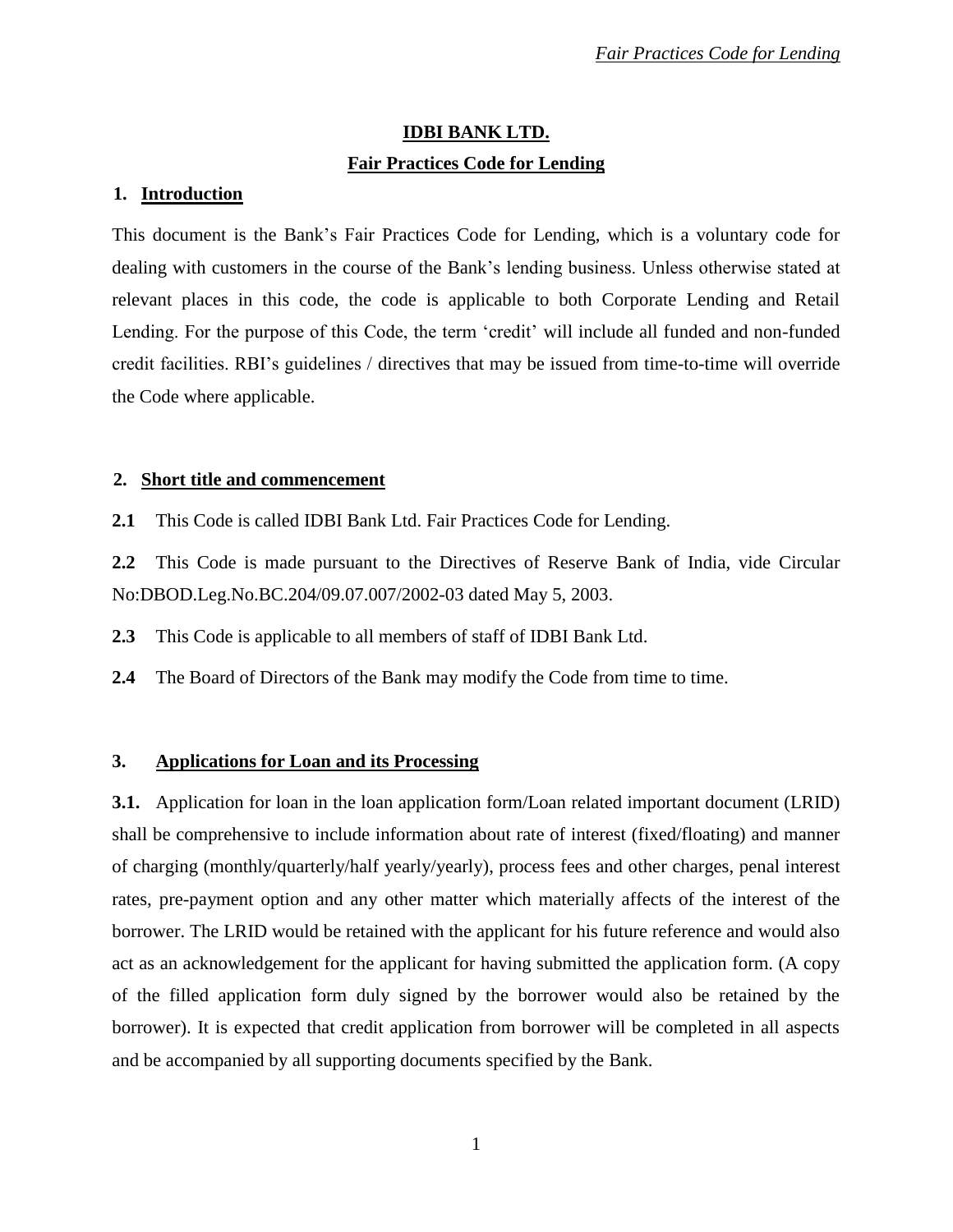**3.2.** The Bank will verify/ process a completed loan application within a reasonable period of time of seven working days (the minimum time expected to complete the processing of the application would be indicated in the LRID) and all necessary contact details like telephone numbers, mail ID which the applicant can use to contact the Bank in case of delay or any other dispute would also be indicated in the LRID as also displayed on the web-site of the Bank, and if any additional details/document are required, these will be sought from the customer through a Letter /Email/ Telephone call addressed to the applicant or through the agencies.

**3.3.** LRID would also state the amount of processing fees paid or to be paid and the extent to which such fees shall be refunded after deducting necessary charges in the event of rejection of any application for loan.

**3.4.** In case of rejection of any loan application, the Bank will convey in writing the main reason for the rejection within a reasonable time period.

# **4. Loan Appraisal and Terms and Conditions**

**4.1.** The Bank will undertake an appropriate level of due-diligence on the credit worthiness of the borrower and assessment of the need based credit/extension of credit facilities will be in accordance with the risk-appetite of the Bank. The Bank will not be guided solely by margin and security when deciding on lending and the credit limit/Loan which may be sanctioned would be communicated to the borrower.

**4.2.** All the terms and condition and other caveats will be duly communicated by an authorized official of the Bank to the customer in writing.

**4.3.** The acceptance of the customer will be obtained on the sanction letter with the customer's signature under the caption - "I/We accept all the terms and conditions as stipulated by you for granting the said credit facilities, which have been read and understood by me/us".

**4.4.** A Copy of the loan agreement along with all the enclosures/disclosures mentioned in the loan agreement will be made available to the customer at the time of issue of the sanction letter.

**4.5.** The Bank will permit continued utilization of the credit facilities, on the terms agreed. However, it would be solely at the discretion of the Bank, at each instance, whether or not permit utilization: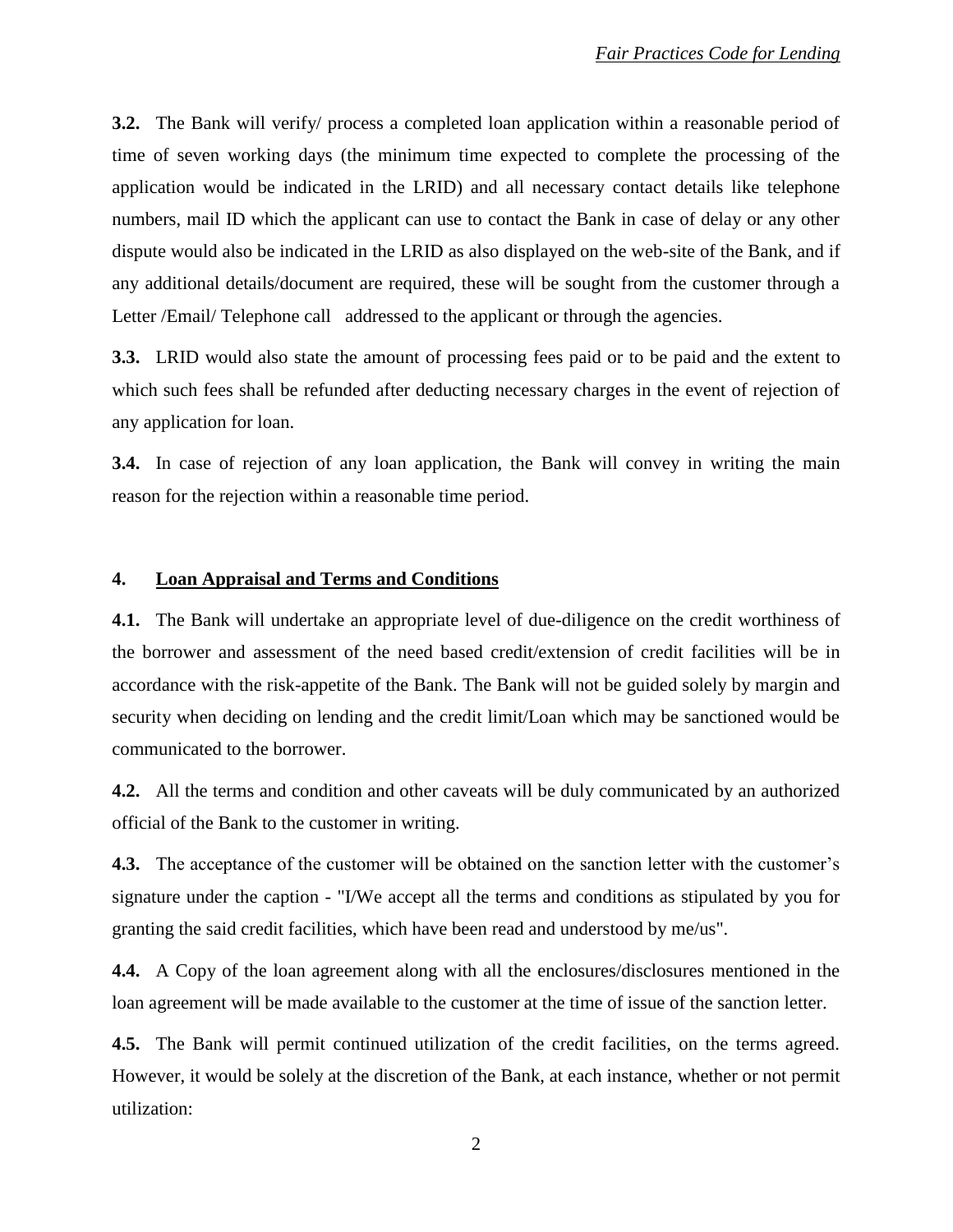- **(i)** beyond the sanction limit; or
- **(ii)** for the purposes other than specifically agreed to in the credit sanction; or
- **(iii)** in a credit classified as a non-performing asset; or
- **(iv)** When terms and condition are not complied with.

**4.6.** Bank is not obligated to meet further financial requirements of the borrower. Fresh credit facility or credit enhancements or renewal of existing credit limits will be at the discretion of the Bank and will be subject to review of the existing credit facilities and the borrower's credit worthiness/business.

#### **5. Disbursement of the loans including changes in the terms and conditions:**

**5.1.** The Bank will ensure timely disbursement of the credits sanctioned, on execution submission of all documents, creation of security and compliance of all sanction conditions precedent to the disbursement of the credit, to the satisfaction of the Bank. However, in the event that the Bank comes across any new information on the borrower impacting the lending, the Bank may review the sanction. (The expected timelines would be mentioned in the LRID).

**5.2.** The Bank will give Suitable notice in advance of any change in the terms and conditions of the lending, including revision in services charges etc, except revision in rate of interest which would be governed by terms of the loan agreement, as would be applicable from time to time.

#### **6. Post disbursement supervision**

**6.1.** The Bank will give a reasonable notice period to borrowers before taking a decision to recall/accelerate repayment of a credit or demanding performance under credit agreements or seeking additional securities/higher margins/higher pricing/reduction in dues/etc. This, however, will not be applicable in cases where trigger events are already specified in the credit documents, on the happening of which the Bank may, at its discretion, recall/accelerate repayment of the credit or demand performance under the agreements or seek additional securities/higher margins/higher pricing/reduction of dues etc.

**6.2.** The Bank will release all securities on full repayment/realization of a credit to the satisfaction of the Bank, subject to a legitimate right or lien for any other claim the Bank may

3